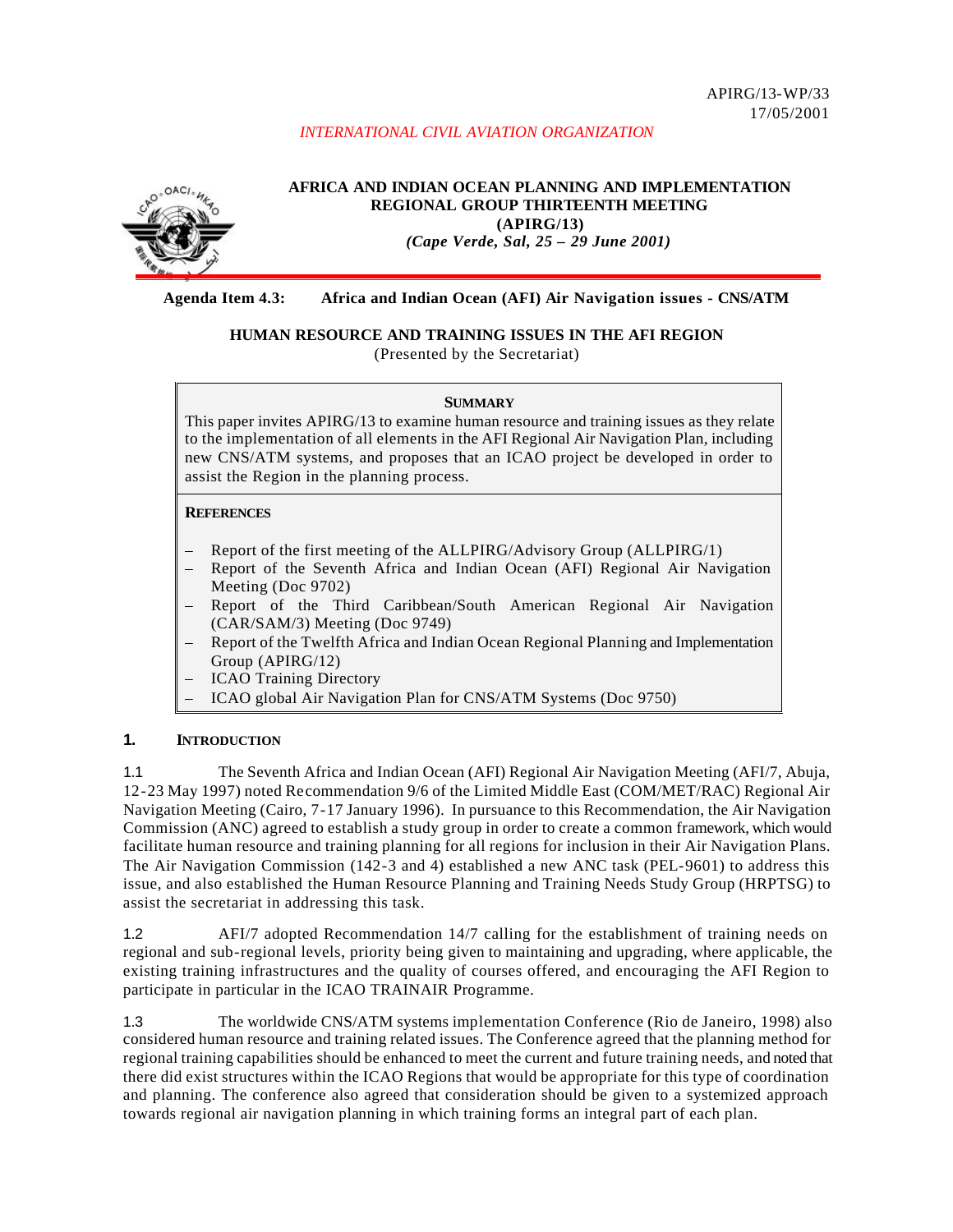# **2. DISCUSSION**

### 2.1 **Need for guidance material**

2.1.1 The effectiveness of a regional training plan will depend upon the accuracy to which individual States within a region can project their human resource ne eds. To assist States and Regions in this process, **ICAO is preparing guidance material that will assist States in planning for the human resource and training needed for CNS/ATM systems, as well as for existing air navigation systems.** Most of the ICAO Regions already have discussions and plan for regional human resource and training needs. The outputs of the task being carried out by ICAO will enhance the existing regional planning processes by providing a consistent approach for use by all regions. It is e xpected that the ANC task will produce the following two major outputs:

#### a) **A human resource planning tool which would consist of planning tables**

**or a computer programme** that will assist States in determining current and projected personnel needs. A prototype software programme is being developed in parallel with the Human Resource Planning Manual. The prototype is a database that indicates the effects of introducing specific combinations of CNS/ATM technologies to civil aviation job profiles. The job profile changes could then be used by States to identify the impact of new technologies and procedures on their human resource plans and subsequent training requirements; and

**b) A model for planning regional activities, which would provide a systematic methodology for analyzing human resources,** plans; determining the needs for national/or regional training capabilities; and documenting the results. A quantitative approach to training planning will undoubtedly help to ensure that the training needed is available. It would also provide a means to accurately determine the number of training centers within a region or subregion that are needed to provide specialized types of training that are not cost-effective to the individual States based on their national training needs alone. **This type of analysis is important to ensure that there is a sufficient market to support the development and ongoing implementation of high quality training within one or more training centers**.

2.1.2 ICAO has also developed a Human Resource Planning Manual, which is being finalized.

#### 2.2 **Common Framework for all ICAO Regions**

2.2.1 The completion of the Human Resource Planning Manual is a fundamental element in the overall strategy of ANC in the creation of a common framework, which would facilitate human resource and training planning for all ICAO Regions. The specific steps and procedures that could form the basis of a regional planning process were presented to the CAR/SAM/3 RAN meeting. It was agreed that the process needed to be refined by GREPECAS, or a sub-regional training planning body, to ensure that it fully met the needs of the States involved. The output would be a training plan for the region that would ensure that the human resource development capabilities in the region are compatible wi th the plans to implement facilities and services. The procedures, as well as lessons learned, during this trial could then form the basis for implementation in other ICAO Regions.

It is recommended that planners take the following human resource planning factors into consideration:

- a) there are several job disciplines that will no longer be required once a State has fully implemented the new systems;
- b) there will be new job disciplines as a result of the implementation of the new systems;
- c) most of the existing jobs will require additional training for the new systems;